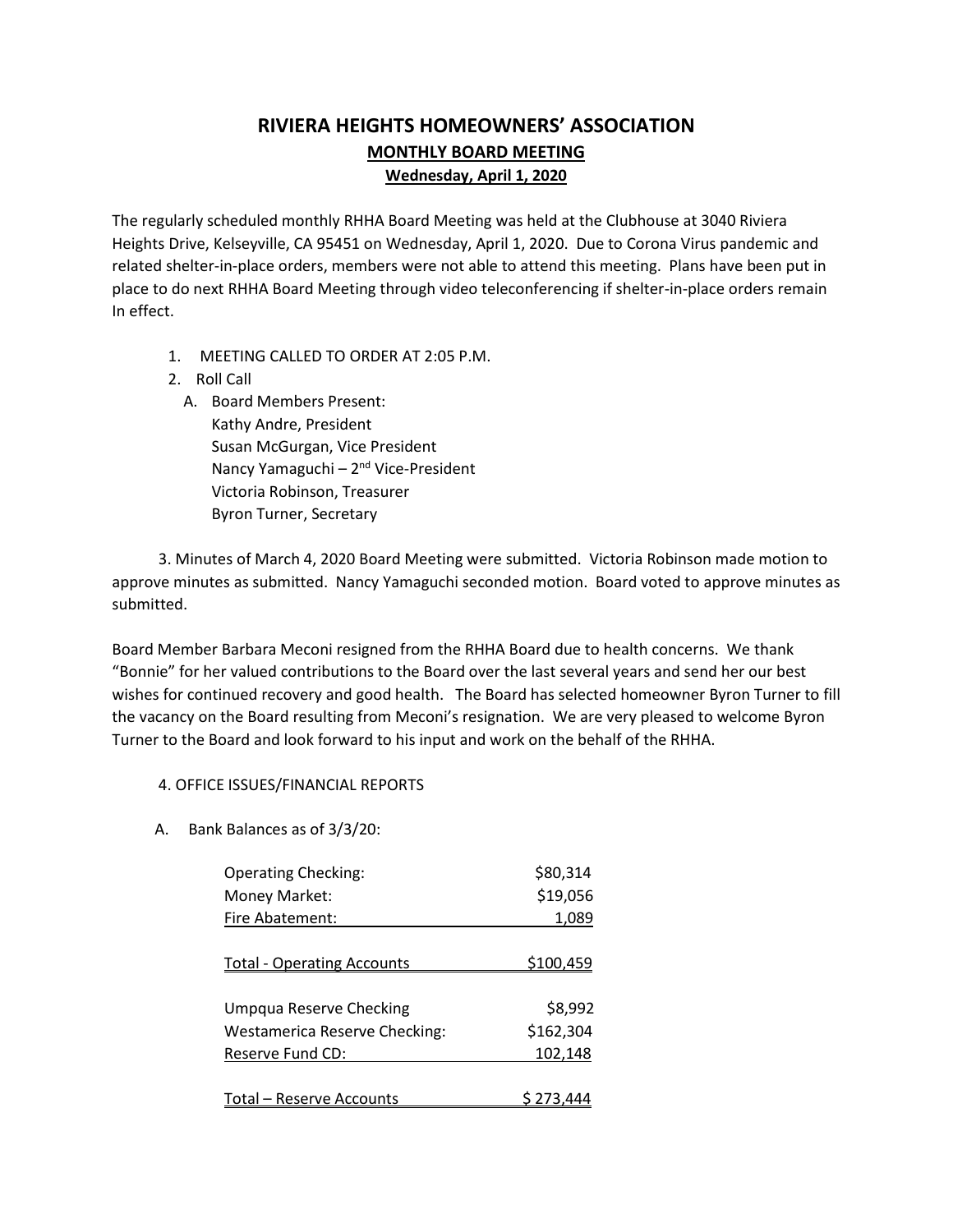5. Kathy Andre made motion to have Board Members Nancy Yamaguchi and Byron Turner be approved to have RHHA bank signing privileges. Motion was seconded by Susan McGurgan. All Board members approved.

 6. Association Reserves representative Charles Martin conducted a site visit of RHHA on February 31, 2020 as part of the requirements and preparation for 2020 Annual Reserve Study, which is required by law. Results of the reserve study will be received prior to May 1, 2020, and will be included in Annual spring disclosures to be mailed to all homeowners in May 2020. This study has a major impact on reserve spending for both current and future years.

 7. RHHA budget preparation for fiscal year 2020/2021 is underway. The Board will begin drafting this budget in March/April after receipt of Reserve Study and other several other bids for key capital expense projects have been received. This budget will also be included in the Annual spring disclosures going out in May 2020.

## PRESIDENTS REPORT:

### A. CLUB HOUSE – update

# New Proposed Election Rules:

Proposed Election Rules meeting requirements of new Civil Code SB323 will need to be considered for adoption per law. RHHA Board has hired the legal firm of Adams-Stirling, specialists in HOA law, to help us through this complicated legal process. Proposed changes to the current RHHA election rules & regulations per RHHA CC&R's are now being prepared by Adams-Stirling for review by the BOD. Once received, the Board, with direction from Adams-Stirling, will determine how to move forward with the 2020 election process for RHHA Board of Directors.

Alternate Electronic Communications for Board Meetings – new topic

The BOD is evaluating alternative ways to communicate with membership during the Shelter-In-Place orders. Byron Turner provided information on Zoom; Susan McGurgan expressed concerns over hacking complaints about Zoom and other teleconferencing platforms. The Board will quickly establish method of electronic broadcast prior to the next RHHA Board Meeting.

# B. FIREWISE - UPDATE:

A. The RHHA Annual Fire Risk/Safety Inspection program is underway and inspections will continue in April. Follow up letters, inspection forms and hearing notices are being sent to homeowners as inspections are completed. Homeowners of properties rated a medium or high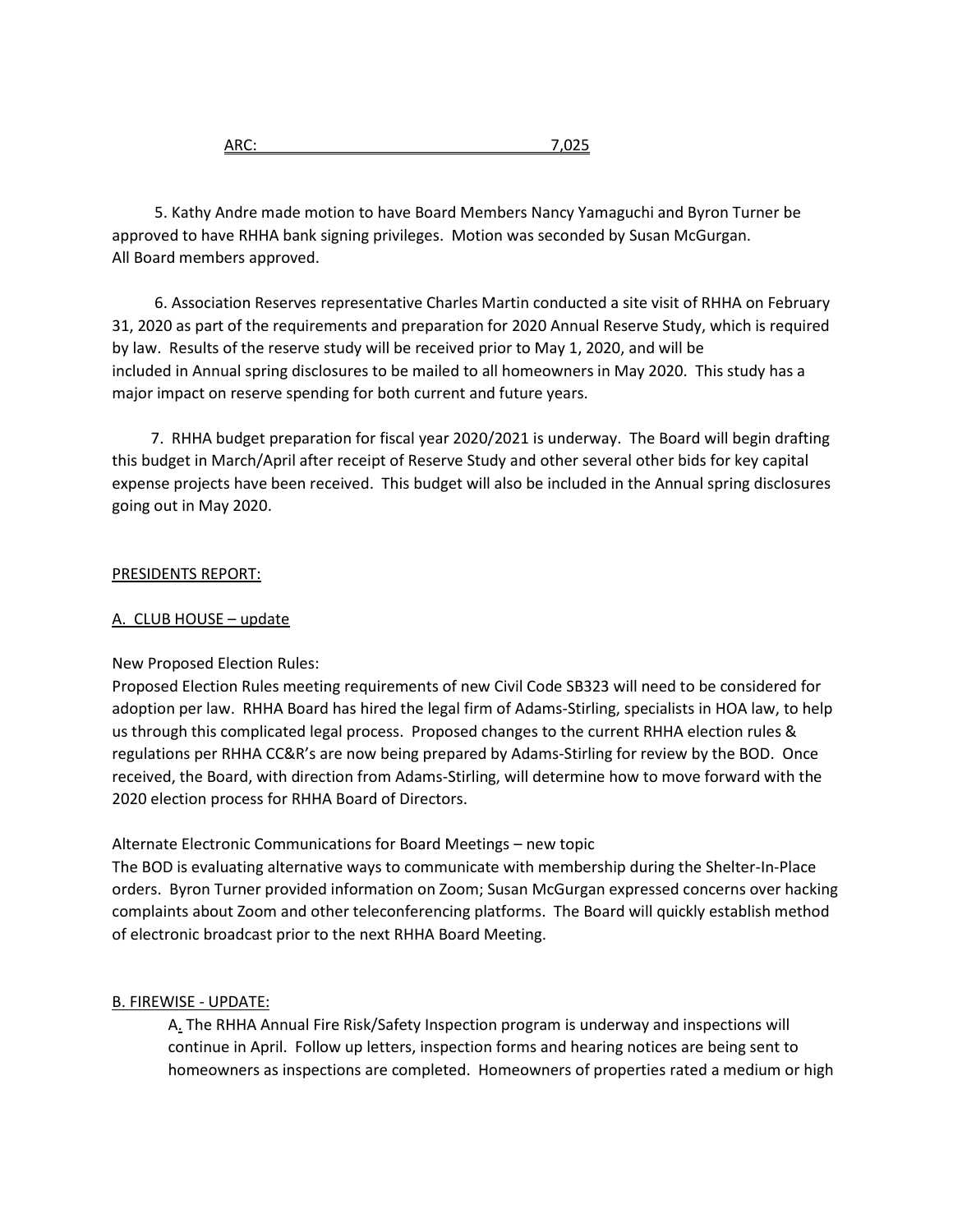fire risk that remain in non-compliance after deadline provided will be subject to fire abatement fines.

B. Clearing of Firebreak on RHHA common area land below Club House by Timberline Land Management was discussed. A verbal estimate for this project has been received from Timberline, so that an initial discussion of scope and cost of project could be considered. The Board decided to table this discussion until a written bid, currently being prepared, is received. The Board will then vote on this project. Reserve study fire abatement expenditures year to date and budget will also be considered in the decision process.

C. Progress on the Benefit Zone Program regarding lot clearing of specific properties in tax default in RHHA and other nearby associations has been stalled due to county department shutdowns and limited essential work force caused by the COVID-19 pandemic. Kathy Andre will follow up with Code Enforcement to get status update of when work will proceed. D. The North Konocti Community Fire Station presentation to the KFPD BOD on March 18, 2020 has been postponed by KFPD due to pandemic; fire department is only dealing with regularly scheduled KFPD Board business and all new business is on hold. The presentation will be rescheduled as soon as feasible.

#### **C. MARINA COMMITTEE – UPDATE**

A. Gate lock – Office Manager, Jessica Johnson has contacted vendor to have key & lock Replaced. This project is also being impacted by Shelter-In-Place orders and is pending completion.

B. Further discussion of how and when to proceed with new pier construction at the Marina is pending results of the Association Reserve Study & overall financial review of 2020/21 budgets.

# **D. ARC COMMITTEE – UPDATE**

Follow up on minor ARC requests and complaints received at office continues.

#### **E. CODE ENFORCEMENT – UPDATE**

Follow up on minor Code Enforcement violation complaints continue.

#### **F. WATER – UPDATE**

Meeting with Special Districts to announce updates is on hold due to Shelter-In-Place Orders

# **G. SOCIAL COMMITTEE – UPDATE**

Email communication program with RHHA homeowners initiated; future social event are on hold pending lifting of Shelter-In-Place Orders.

# **H. OPEN FORUM –**

No open forum for this meeting due to Shelter-In-Place Orders.